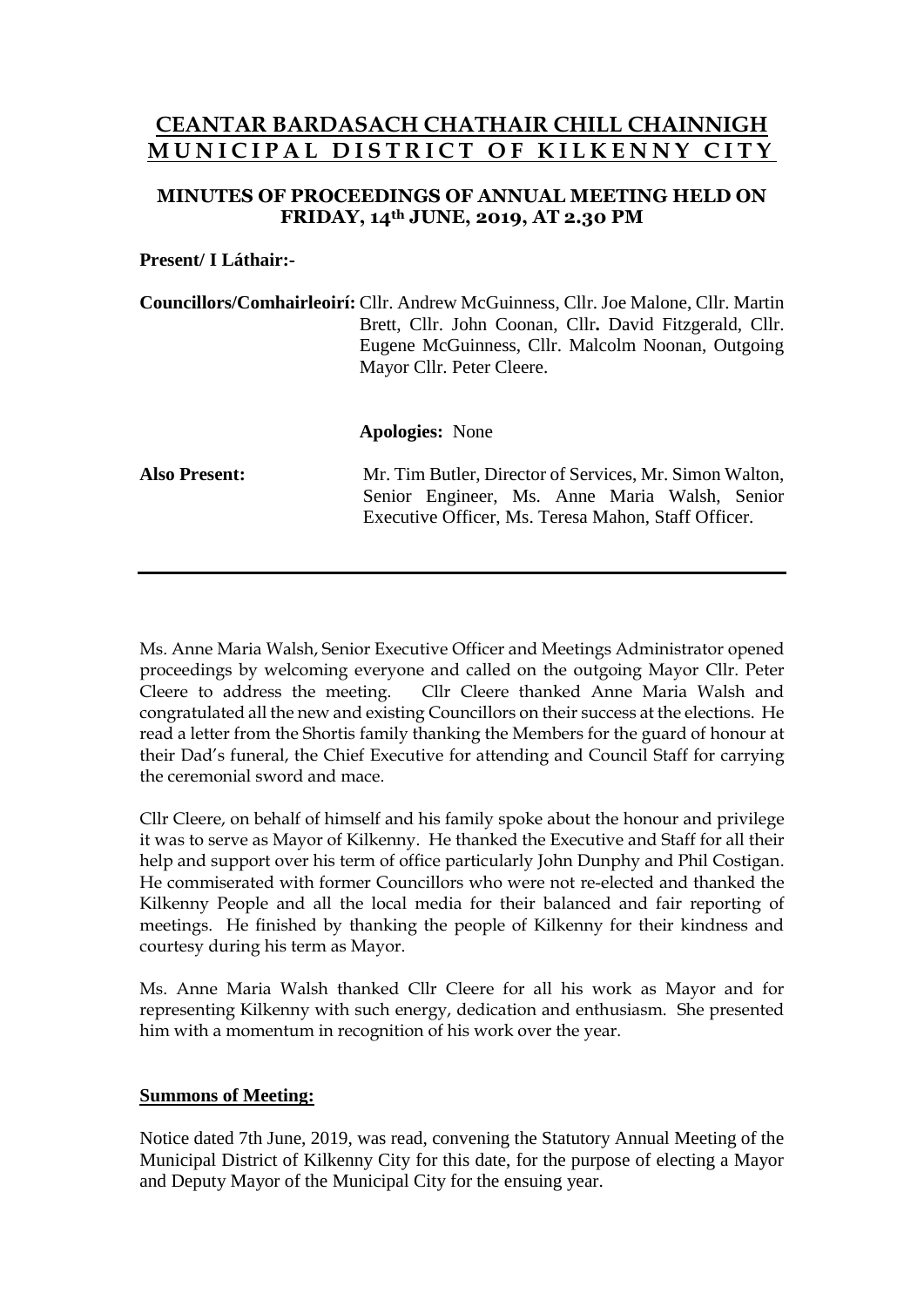#### **Adoption of Procedure:**

The procedure for election of Mayor, as laid down under Section 37 Local Government Act, 2001, having been explained, it was agreed.

"That the procedure laid out under Section 37 of the Local Government Act 2001 be adhered to for the election of the Mayor and Deputy Mayor".

## **Item No. 1. Election of Mayor:**

Proposed by Cllr. Andrew McGuinness Seconded by Cllr. David Fitzgerald

And unanimously resolved

"That Cllr. Martin Brett be elected to fill the Office of Mayor for the ensuing year."

Cllr. Martin Brett was presented with the chain of office by the outgoing Mayor, Cllr. Peter Cleere.

All members congratulated the Mayor on his election and the outgoing Mayor, Cllr. Peter Cleere, on his hard work and commitment during his mayoralty.

Ms. Anne Maria Walsh, on behalf of the Executive and all the Staff, congratulated Cllr. Brett.

Cllr. Brett addressed the meeting. He thanked everyone for their support and to the people in the community for electing him. He spoke about the previous Council he served, the Election in 2014 where he failed to get elected and the difference between them. He went on to talk about the focus for the new Council including tourism, businesses in the City, rates, housing and hopefully a campus for the South East University located in Kilkenny. He concluded by saying that it was a great honour to be back.

#### **Item No. 2: Election of Deputy Mayor**

| Proposed by: | Cllr. Andrew McGuinness |
|--------------|-------------------------|
| Seconded by: | Cllr. Joe Malone        |

And unanimously resolved

"That Cllr. John Coonan be elected to fill the Office of Deputy Mayor for the ensuing year.

All members congratulated Cllr. John Coonan on his election.

Cllr. Coonan thanked everyone for their support. He congratulated the incoming Mayor Cllr Martin Brett and praised the outgoing Cllr. Peter Cleere. He thanked